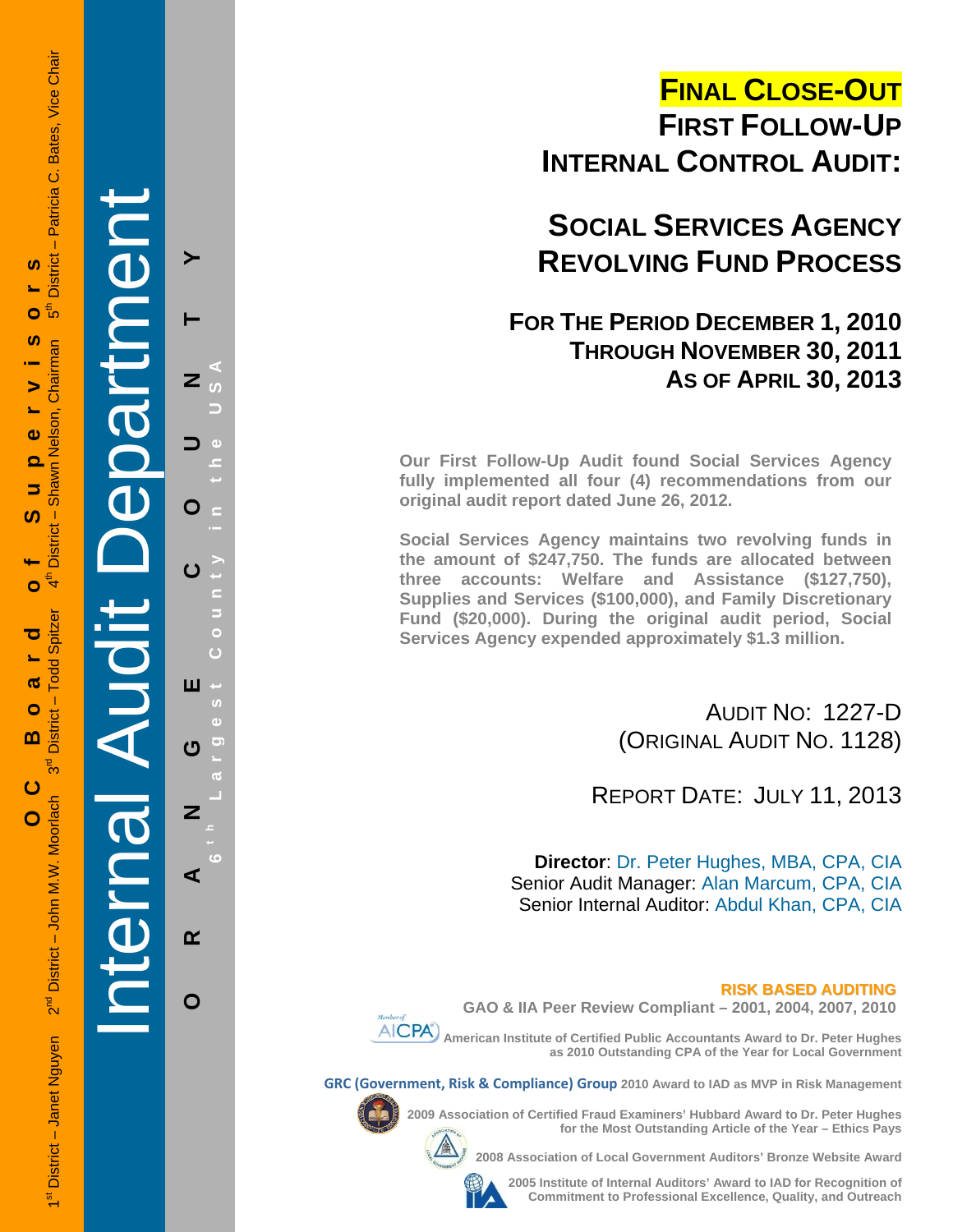# Internal Audit Department

#### GAO & IIA Peer Review Compliant - 2001, 2004, 2007, 2010

**Providing Facts and Perspectives Countywide** 

#### **RISK BASED AUDITING**

| <b>Dr. Peter Hughes</b> | Ph.D., MBA, CPA, CCEP, CITP, CIA, CFE, CFF, CGMA     |
|-------------------------|------------------------------------------------------|
| <b>Director</b>         | Certified Compliance & Ethics Professional (CCEP)    |
|                         | Certified Information Technology Professional (CITP) |
|                         | Certified Internal Auditor (CIA)                     |
|                         | Certified Fraud Examiner (CFE)                       |
|                         | Certified in Financial Forensics (CFF)               |
|                         | Chartered Global Management Accountant (CGMA)        |
| E-mail:                 | peter.hughes@iad.ocgov.com                           |

**Michael Goodwin** CPA, CIA Senior Audit Manager

**Alan Marcum** MBA, CPA, CIA, CFE Senior Audit Manager

#### **Hall of Finance & Records**

12 Civic Center Plaza, Room 232 Santa Ana, CA 92701

Phone: (714) 834-5475

Fax: (714) 834-2880

To access and view audit reports or obtain additional information about the OC Internal Audit Department, visit our website: www.ocgov.com/audit



**OC Fraud Hotline (714) 834-3608**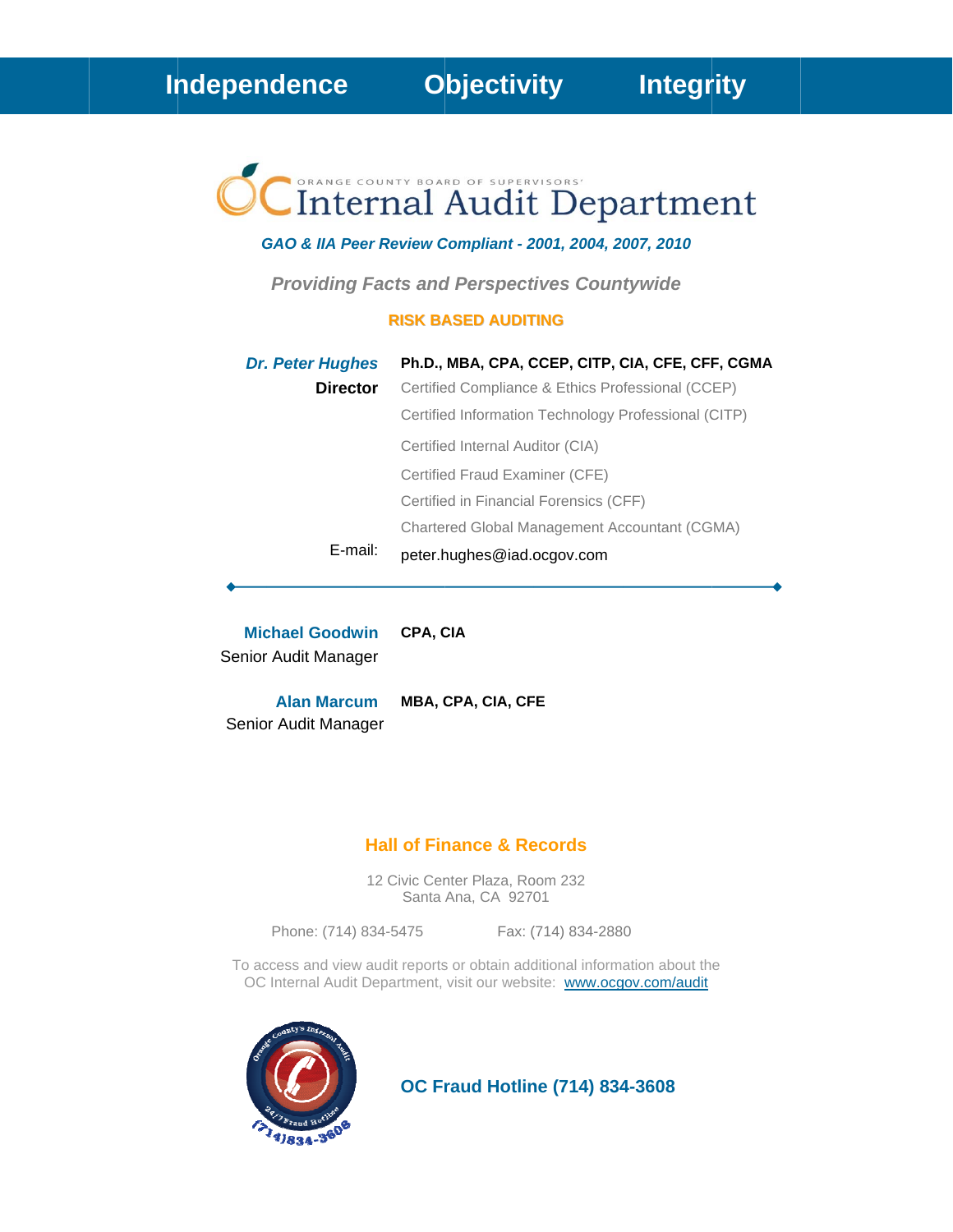## **Letter from Dr. Peter Hughes, CPA**





### **Transmittal Letter**

**Aud dit No. 1227 7-D July 1 1, 2013** 

- **TO:** Dr. Michael Riley, Director Social Services Agency
- **FROM:** Dr. Peter Hughes, CPA, Director Internal Audit Department
- **SUBJECT:** First and Final Close-Out Follow-Up Internal Control Audit: Social Services Agency Revolving Fund Process for the Period December 1, 2010 through November 30, 2011, Original Audit No. 1128, Issued June 26, 2012

We have completed a First Follow-Up Audit of Social Services Agency Revolving Fund Process for the period December 1, 2010 through November 30, 2011. Our audit was limited to reviewing, as of April 30, 2013, actions taken to implement the **four (4) recommendations** from our original audit report dated June 26, 2012. We conducted this First Follow-Up Audit in accordance with the FY 12-13 Audit Plan and Risk Assessment approved by the Audit Oversight Committee and Board of Supervisors (BOS).

The results of our First Follow-Up Audit are discussed in the **OC Internal Auditor's Report** following this transmittal letter. Because satisfactory corrective action has been taken for the four (4) recommendations, this report represents the final close-out of the original audit.

Each month I submit an **Audit Status Report** to the BOS where I detail any material and significant audit findings released in reports during the prior month and the implementation status of audit recommendations as disclosed by our Follow-Up Audits. Accordingly, the results of this audit will be included in a future status report to the BOS.

Other recipients of this report are listed on the **OC Internal Auditor's Report** on page 3.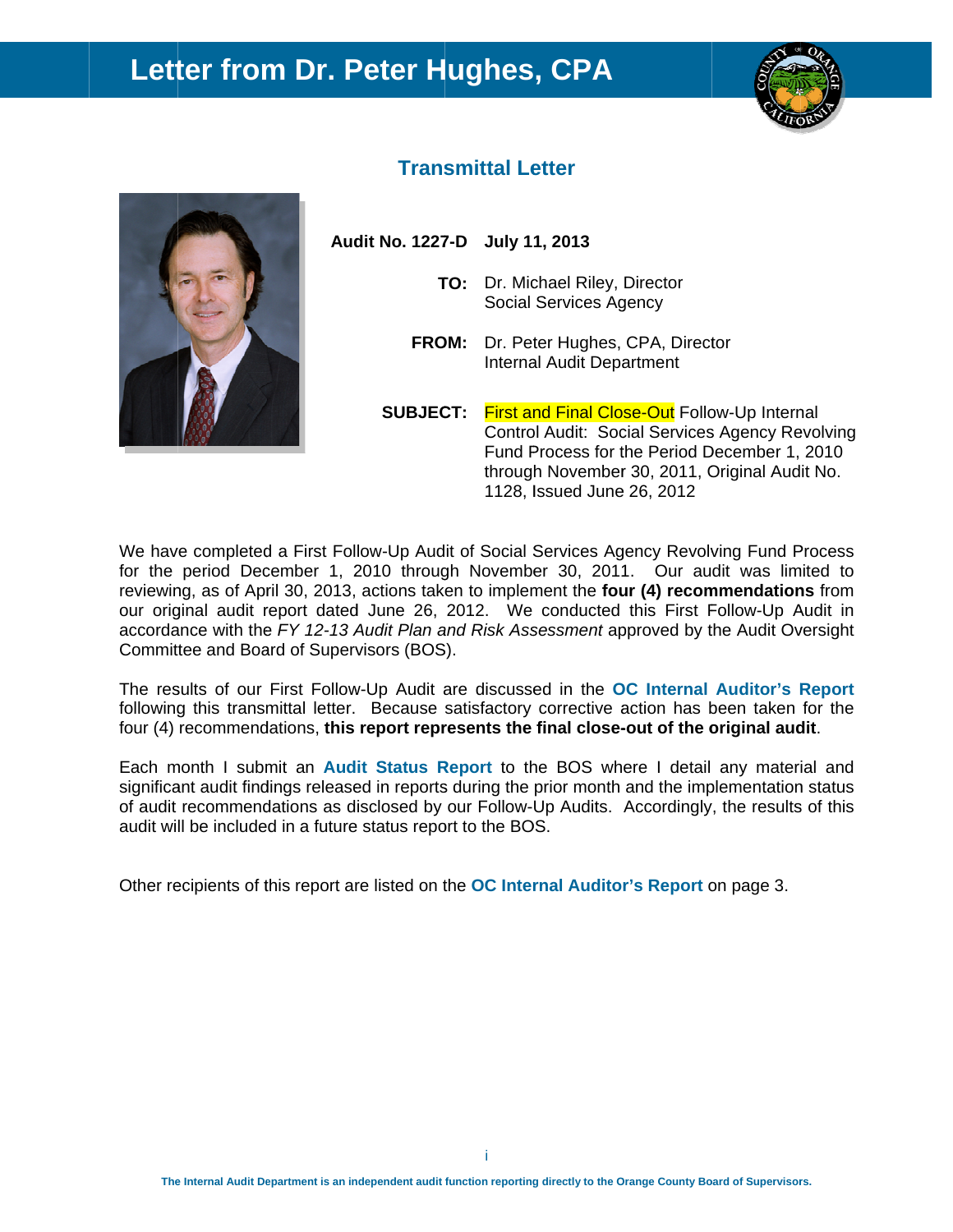## **Table of Contents**



 $\mathbf{i}$ 

 $\overline{1}$ 

First and Final Close-Out Follow-Up Internal Control Audit: **Social Services Agency Revolving Fund Process** For the Period December 1, 2010 through November 30, 2011 **Audit No. 1227-D** 

As of April 30, 2013

**Transmittal Letter** 

**OC Internal Auditor's Report**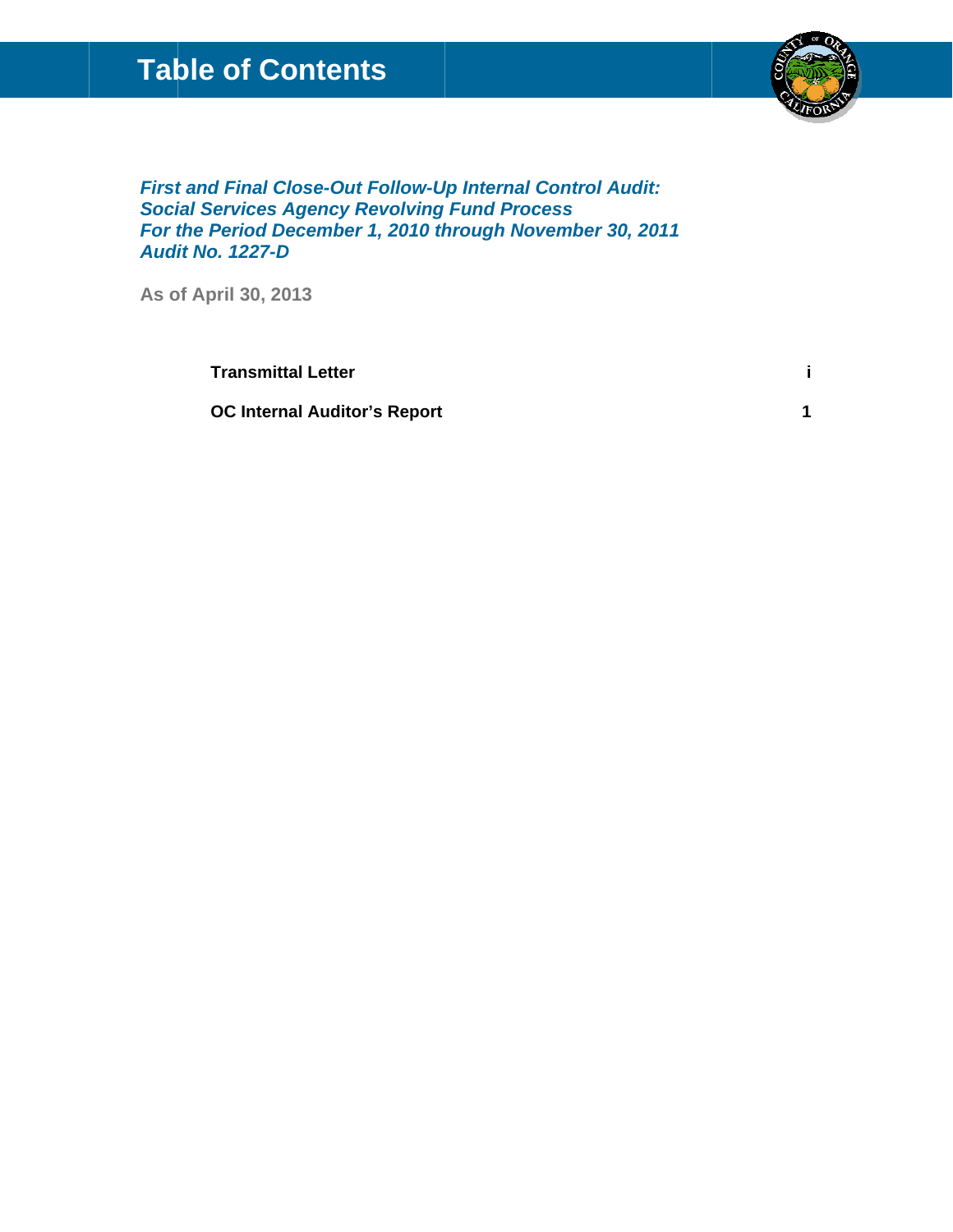

#### **Audit No. 1227-D**

**July 11, 2013** 

- TO: Dr. Michael Riley, Director **Social Services Agency**
- FROM: Dr. Peter Hughes, CPA, Director, **Internal Audit Department**

Mights

SUBJECT: First and Final Close-Out Follow-Up Internal Control Audit: Social Services Agency Revolving Fund Process For The Period December 1, 2010 through November 30, 2011, Original Audit No. 1128, Issued June 26, 2012

#### **Scope of Review**

We have completed a First Follow-Up Audit of Social Services Agency Revolving Fund Process for the period December 1, 2010 through November 30, 2011. Our audit was limited to reviewing actions taken, as of April 30, 2013, to implement the four (4) recommendations from our original audit report dated June 26, 2012.

#### **Background**

SSA has two (2) revolving funds totaling \$247,750 for general operations. The funds are allocated between three accounts: Welfare and Assistance (\$127,750), Supplies and Services, which includes travel cash advances (\$100,000), and Family Discretionary Fund (\$20,000). Welfare and Assistance and Supplies and Services accounts have both cash on hand and checking accounts, whereas the Family Discretionary Fund only has a checking account. SSA Accounting Services is responsible for administering, monitoring, and replenishing the revolving funds.

During the audit period, SSA incurred \$1,038,561 in Welfare and Assistance expenditures, \$171,701 in Supplies and Services expenditures, and \$105,316 in Family Discretionary Fund expenditures for a total of \$1,315,578.

The original audit identified four (4) Control Findings regarding the Mileage and Other Expenses Claim for cash advances not being submitted timely, the Cash Advance Request not being completed properly, the Revolving Cash Fund/Cash Advance Reimbursement form not being completed properly, and daily fund reconciliations not being initialed and dated by the preparer and by the supervisor to document review.

#### **Results**

Our First Follow-Up Audit indicated Social Services Agency implemented all four (4) recommendations. As such, this report represents the final close-out of the original audit. Based on our First Follow-Up Audit, the following is the implementation status of the four (4) original recommendations: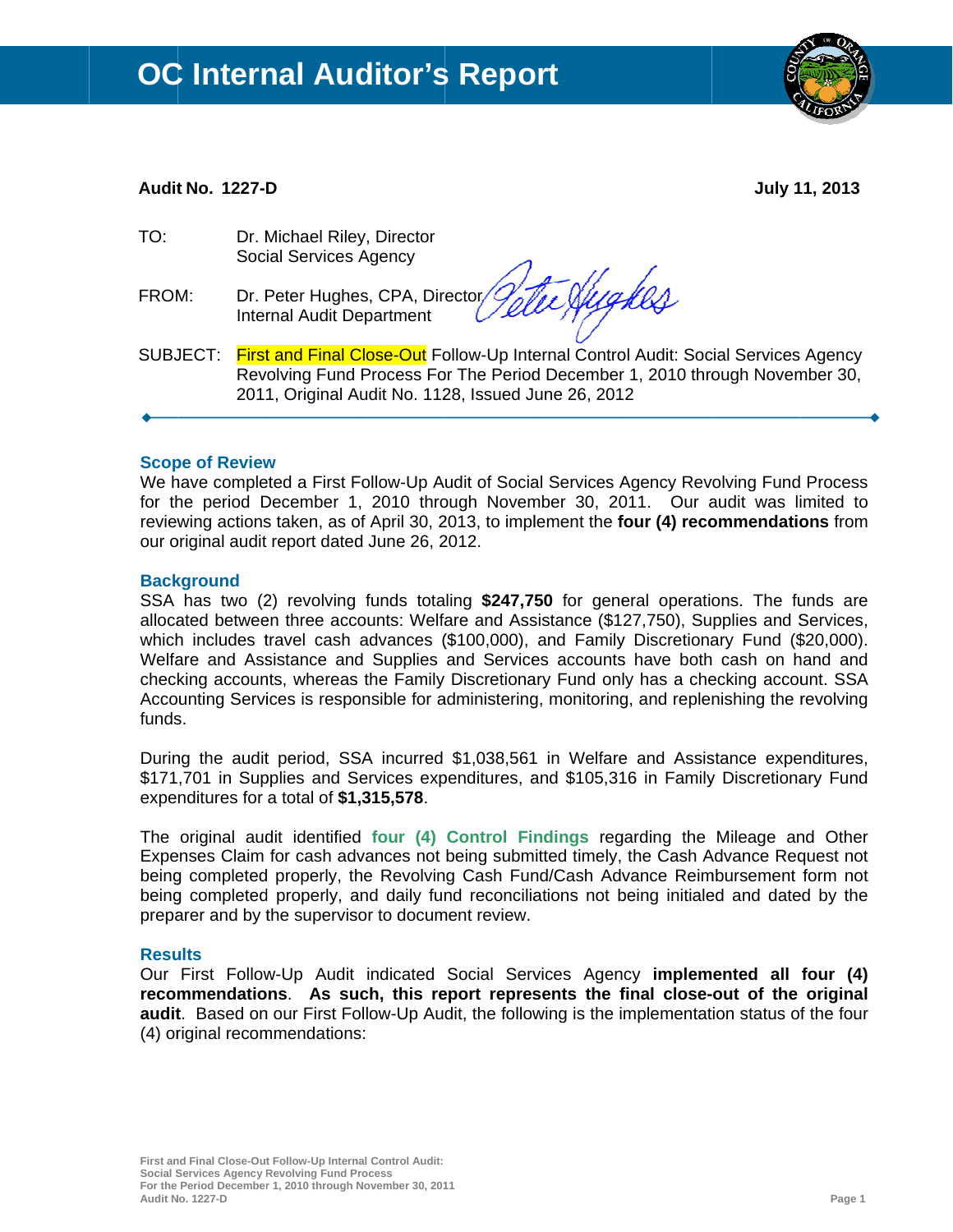

1. Finding No. 1 – Expense Claims Not Submitted Within Five (5) Working Days – Noncompliance with CAM C-1 Cash Advances - Revolving Funds Section 2.2.1 (Control **Finding**)

#### **Recommendation No. 1**

We recommend that the Social Services Agency ensure employees are submitting a Mileage & Other Expenses Claim form within five (5) working days as required by CAM C-1 Section 2.2.1.

Current Status: Implemented. Social Services Agency implemented policy and procedures to ensure employees are submitting a Mileage & Other Expenses Claim form within five (5) working days as required by CAM C-1 Section 2.2.1.

We tested a sample of Mileage & Other Expenses Claim forms and found that they were submitted within five (5) working days.

#### 2. Finding No. 2 – Revolving Fund Custodian Was Not Completing the Cash Advance Request Form - Noncompliance with CAM C-1 Cash Advances - Revolving Funds **Section 2.4 (Control Finding)**

#### **Recommendation No. 2**

We recommend that Social Services Agency ensure the revolving fund custodian immediately documents the receipt of Mileage and Other Expenses Claim forms and the receipt and amount of repayment of unused cash advances on the Cash Advance Request form as required by CAM C-1 Section 2.4.

Current Status: Implemented. Social Services Agency implemented policy and procedures to ensure the revolving fund custodian immediately documents the receipt of Mileage and Other Expenses Claim forms and the receipt and amount of repayment of unused cash advances on the Cash Advance Request form as required by CAM C-1 Section 2.4.

We tested a sample of Cash Advance Request forms and found that the revolving fund custodian documented the receipt of Mileage and Other Expenses Claim forms and the receipt and amount of repayment of unused cash advances.

#### 3. Finding No. 3 - Revolving Fund Custodian Was Not Completing the Revolving Cash Fund/Cash Advance Reimbursement Form - Noncompliance with CAM C-7 Revolving **Cash Fund Section 2.3.1 (Control Finding)**

#### **Recommendation No. 3**

We recommend Social Services Agency ensure that the fund reconciliation section on the Revolving Cash Fund/Cash Advance Reimbursement Claim form is completed properly.

Current Status: Implemented. Social Services Agency implemented policy and procedures to ensure that the fund reconciliation section on the Revolving Cash Fund/Cash Advance Reimbursement Claim form is completed.

We tested a sample of Revolving Cash Fund/Cash Advance Reimbursement Claim forms and found that the fund reconciliation section was completed.